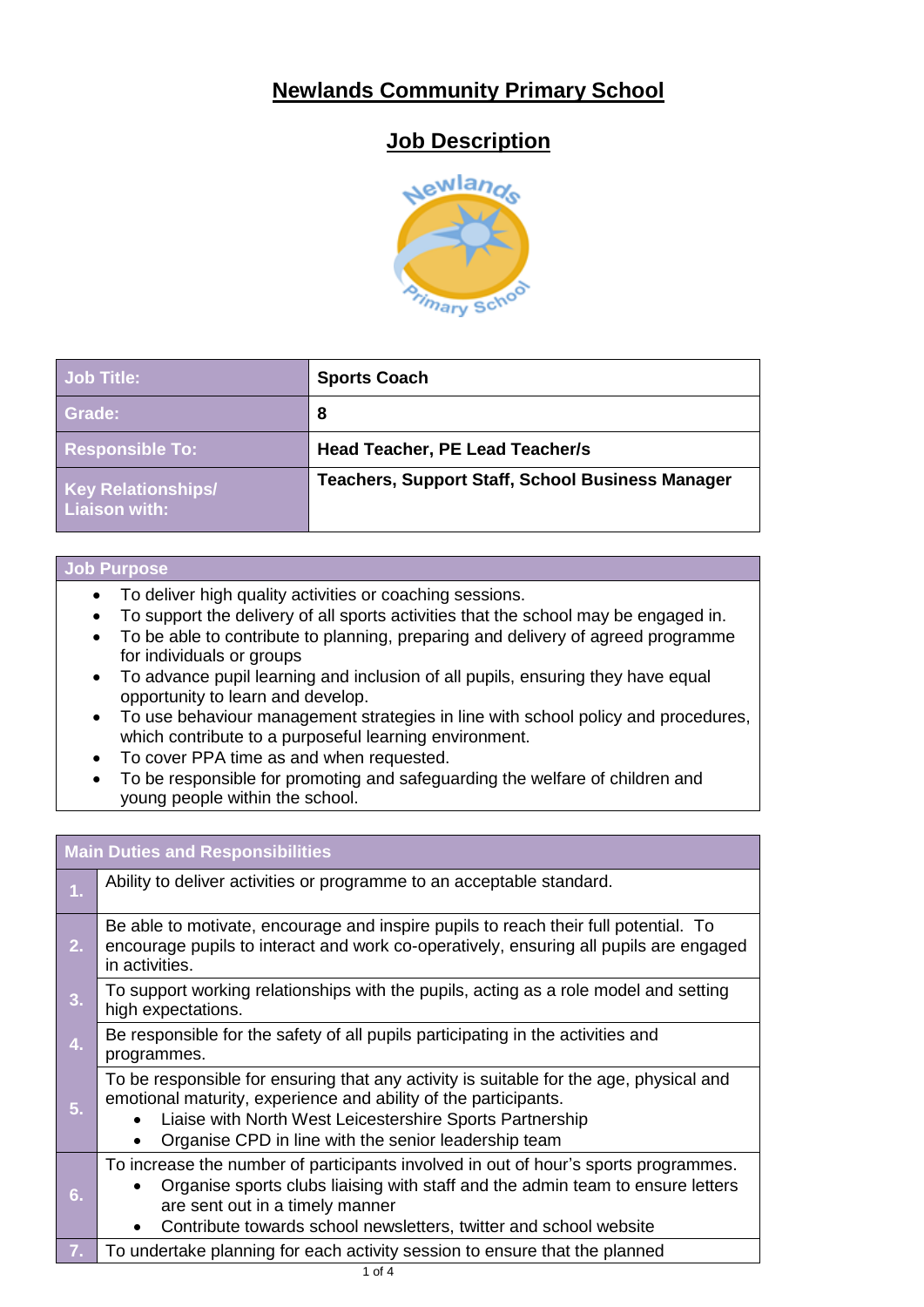|           | This job description sets out the duties and responsibilities of the job at the time<br>when it was drawn up. Such duties and responsibilities may vary from time to time                                                                                                                                                                                                                                                                                                                                                                                                                                                                                                                                                                                                                                                                                        |  |  |  |  |
|-----------|------------------------------------------------------------------------------------------------------------------------------------------------------------------------------------------------------------------------------------------------------------------------------------------------------------------------------------------------------------------------------------------------------------------------------------------------------------------------------------------------------------------------------------------------------------------------------------------------------------------------------------------------------------------------------------------------------------------------------------------------------------------------------------------------------------------------------------------------------------------|--|--|--|--|
| $\bullet$ | <b>Special Factors</b><br>The nature of the work may involve the jobholder carrying out work outside of normal<br>working hours.<br>The postholder may be required to attend, from time to time, training courses,<br>conferences, seminars or other meetings as required by his/her own training needs and<br>the needs of the school.<br>This post is eligible for a DBS check under the Rehabilitation of Offenders Act<br>1974 (Exceptions) Order 1975 (i.e. it involves certain activities in relation to children<br>and/or adults) and defined as regulated activity under Part 1 of the Safeguarding<br>Vulnerable Groups Act 2006 before the coming into force of section 64 of the Protection<br>of Freedoms Act 2012 on 10 <sup>th</sup> September 2012. Therefore a DBS enhanced check<br>(without a barred list check) is an essential requirement. |  |  |  |  |
| 15.       | Undertake similar duties commensurate with the level of the post as required.                                                                                                                                                                                                                                                                                                                                                                                                                                                                                                                                                                                                                                                                                                                                                                                    |  |  |  |  |
| 15.       | To ensure all duties are completed within required time frames, accurately and in a<br>professional manner.                                                                                                                                                                                                                                                                                                                                                                                                                                                                                                                                                                                                                                                                                                                                                      |  |  |  |  |
| 14.       | Participate in training opportunities and professional development as required.                                                                                                                                                                                                                                                                                                                                                                                                                                                                                                                                                                                                                                                                                                                                                                                  |  |  |  |  |
| 13.       | professionals.<br><b>Evidence for Sports Awards</b><br><b>Attend Sports Partnership meetings</b><br>Organise events and festivals liaising with parents and pupils, risk<br>assessments and forward planning                                                                                                                                                                                                                                                                                                                                                                                                                                                                                                                                                                                                                                                     |  |  |  |  |
|           | Establish constructive relationships and communicate with other agencies/                                                                                                                                                                                                                                                                                                                                                                                                                                                                                                                                                                                                                                                                                                                                                                                        |  |  |  |  |
| 12.       | To contribute to the overall ethos and aims of the school.                                                                                                                                                                                                                                                                                                                                                                                                                                                                                                                                                                                                                                                                                                                                                                                                       |  |  |  |  |
| 11.       | To understand and implement school and the local authority policies and procedures<br>as they relate to the delivery of services to pupils and in particular health and safety,<br>equal opportunities and child protection policies and codes of conduct in relation to<br>school staff. To be responsible for promoting and safeguarding the welfare of<br>children and young people within the school.                                                                                                                                                                                                                                                                                                                                                                                                                                                        |  |  |  |  |
| 10        | To cover teacher's PPA time on a regular basis.                                                                                                                                                                                                                                                                                                                                                                                                                                                                                                                                                                                                                                                                                                                                                                                                                  |  |  |  |  |
| 9.        | To support the transition of pupils into local sports clubs as appropriate.                                                                                                                                                                                                                                                                                                                                                                                                                                                                                                                                                                                                                                                                                                                                                                                      |  |  |  |  |
| 8.        | To ensure accurate records are kept for all sessions and provide feedback in relation<br>to pupil progress and achievement.                                                                                                                                                                                                                                                                                                                                                                                                                                                                                                                                                                                                                                                                                                                                      |  |  |  |  |
|           | programmes demonstrate progression throughout.<br>Audit resources<br>Utilise and prepare purchase orders for equipment<br>$\bullet$                                                                                                                                                                                                                                                                                                                                                                                                                                                                                                                                                                                                                                                                                                                              |  |  |  |  |
|           |                                                                                                                                                                                                                                                                                                                                                                                                                                                                                                                                                                                                                                                                                                                                                                                                                                                                  |  |  |  |  |

**when it was drawn up. Such duties and responsibilities may vary from time to time without changing the general character of the duties or the level of responsibility entailed. Such variations are a common occurrence and cannot in themselves justify a reconsideration of the grading of the job.**

Leicestershire County Council is seeking to promote the employment of disabled people and will make any adjustments considered reasonable to the above duties under the terms of the Equality Act 2010 to accommodate a suitable disabled candidate.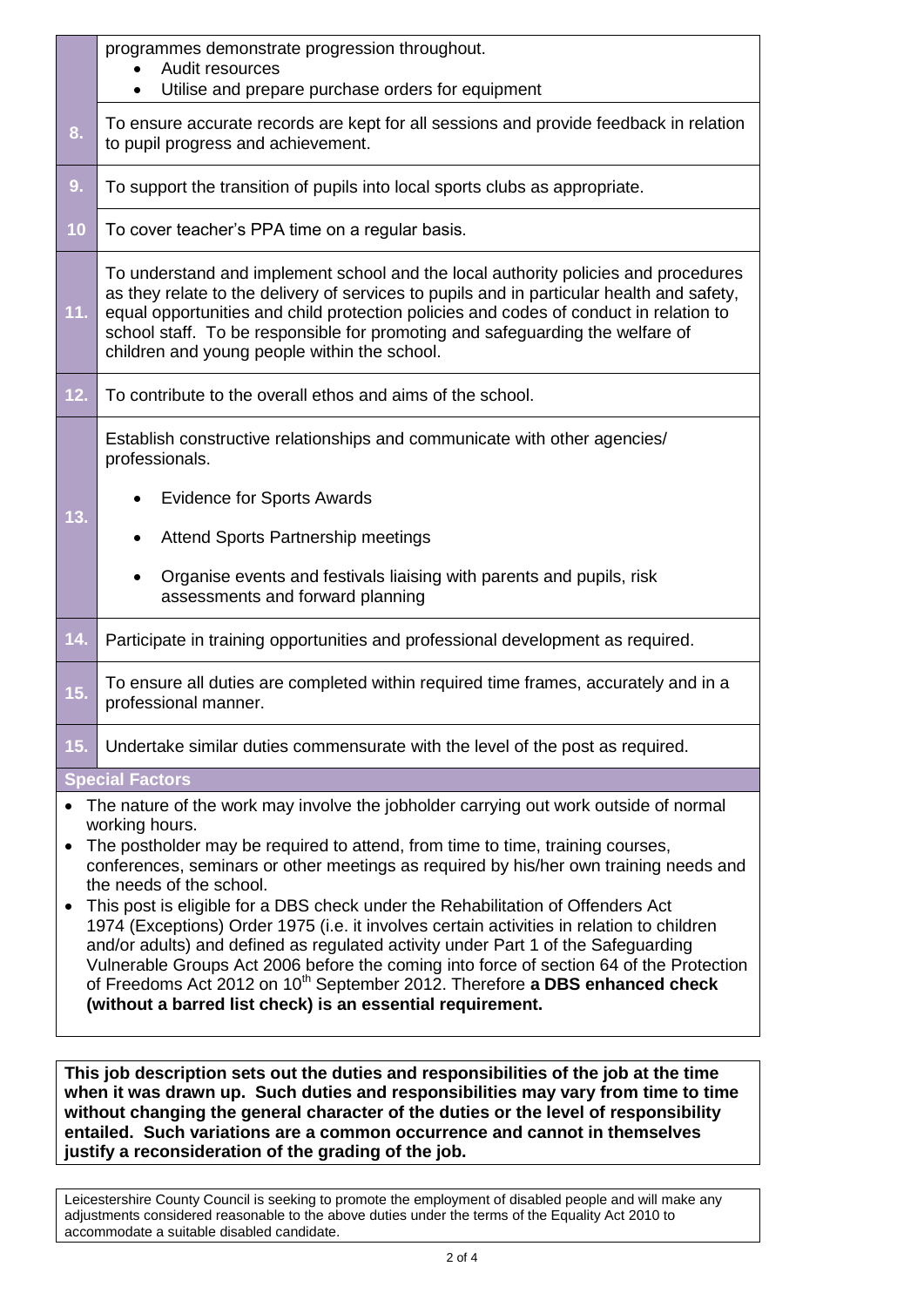# **Newlands Community Primary School**

## **Person Specification**



| <b>Job Title:</b> | Sports Coach |
|-------------------|--------------|
| Grade:            |              |

|                                                                                                                                       | <b>Essential</b> | <b>Desirable</b> | <b>How</b><br>assessed |
|---------------------------------------------------------------------------------------------------------------------------------------|------------------|------------------|------------------------|
| <b>Qualifications</b>                                                                                                                 |                  |                  |                        |
| A Sport England recognised award (e.g.<br>a)<br>fitness or movement & dance) or National<br>Governing Body Coaching Award (level 2 or | ✓                |                  | Dc                     |
| equivalent).<br>Substantial experience of coaching young<br>b)                                                                        | ✓                |                  | Dc                     |
| people.<br>Hold a current First Aid qualification (or be<br>c)<br>prepared to carry out training).                                    | ✓                |                  | Dc                     |
| <b>Experience</b><br>Experience of planning and delivering sports<br>activity session in and after school.                            | ✓                |                  | App                    |
| Experience of engaging and supporting young<br>people/teachers, including those with disabilities.                                    |                  |                  | App                    |
| <b>Experience in delivering group activities</b>                                                                                      |                  |                  |                        |
| <b>Knowledge</b>                                                                                                                      |                  |                  |                        |
| Understanding of the National Curriculum for<br>physical education.                                                                   |                  | ✓                | Pre                    |
| Ability to plan and evaluation sessions across<br>varying age ranges.                                                                 |                  | ✓                | <b>Test</b>            |
| Have a basic understanding of School Sports<br>Partnerships.                                                                          | ✓                |                  | <b>Test</b>            |
| <b>Skills and Competencies</b>                                                                                                        |                  |                  |                        |
| Attitude that is sympathetic and encouraging in<br>group participants.                                                                | $\checkmark$     |                  | Int                    |
| Good organisational, communication and<br>interpersonal skills.                                                                       |                  |                  | Test/Int               |
| Ability to work as part of a team and self-                                                                                           | ✓                |                  | Int                    |